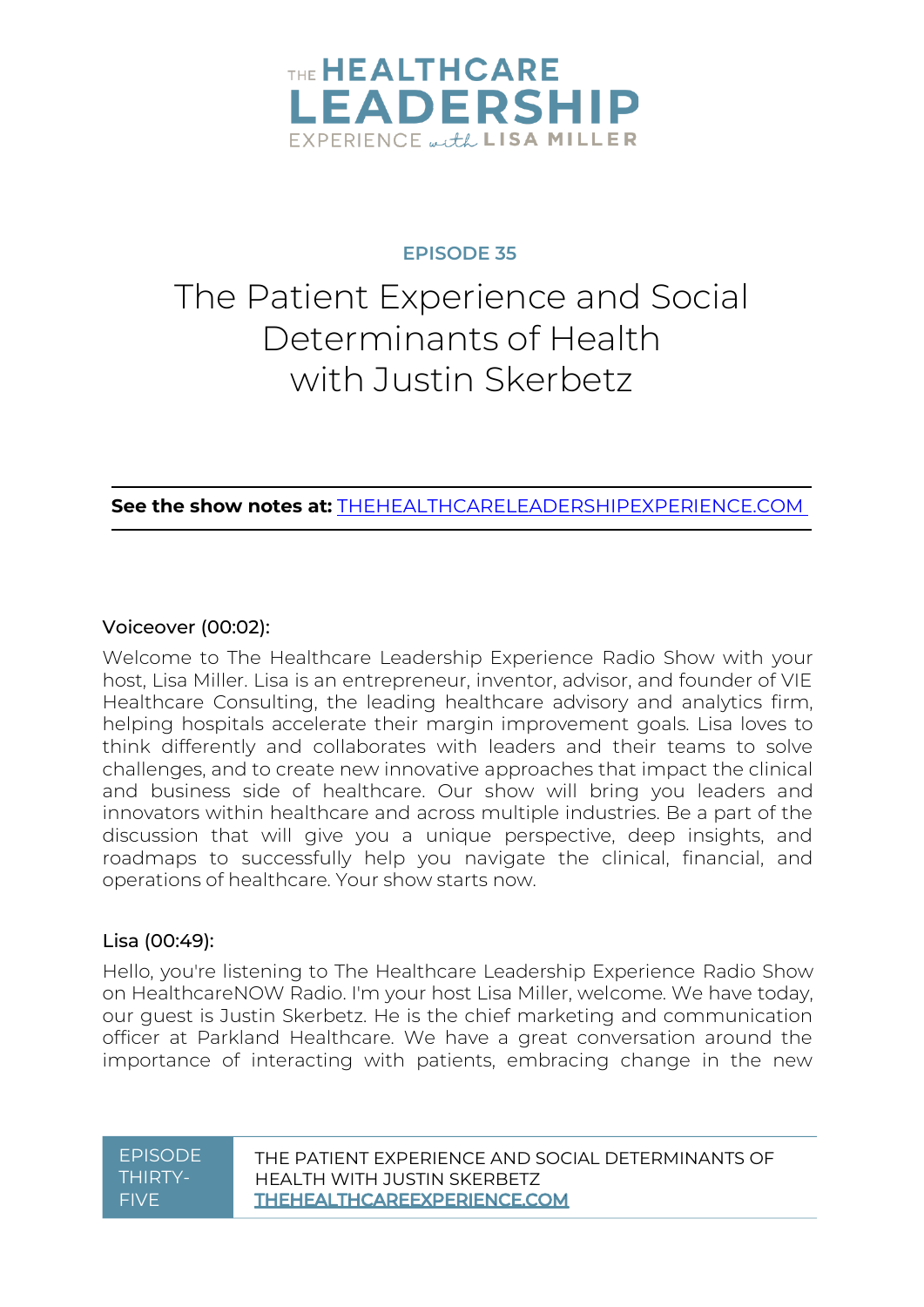

customer-centric era, and I'm really looking forward to this why video games and healthcare are closely aligned.

# Lisa (01:21):

I just wanna give you a little bit background before, uh, we begin talking with Jason. Uh, Jason joined Parkland Community Health Plan in 2019 with more than 15 years of progressive leadership experience in Medicare and Medicaid. Before joining Parkland, Justin ran acquisition strategy and implementation for our multi-state Blue Cross Blue Shield, as well as marketing strategy for a top Medicaid plan. He has overseen successful product launches, expansion in both Medicare and Medicaid with significant enrollment growth while achieving multiple government quality bonus improvement, which is so key today. In addition, Justin has managed multiple award-winning projects, such as websites, marketing automation programs, call centers and analytic platforms and CRMs. Justin, welcome to the show.

# Justin (02:07):

Thank you, Lisa. And my whole life has been Jason, Justin, because Jason is my brother. So I actually respond to both names quite often because I'm very used to my mother being like, "Jason, Justin, get in here, uh."

# Lisa (02:21):

(laughs) Okay. Sorry. Thank you. So Justin-

# Justin (02:22):

No, no problem. That's very natural thing for me-

# Lisa (02:26):

It's funny.

# Justin (02:28):

... to hear. I love it to be honest with you.

**FPISODE** THIRTY-FIVE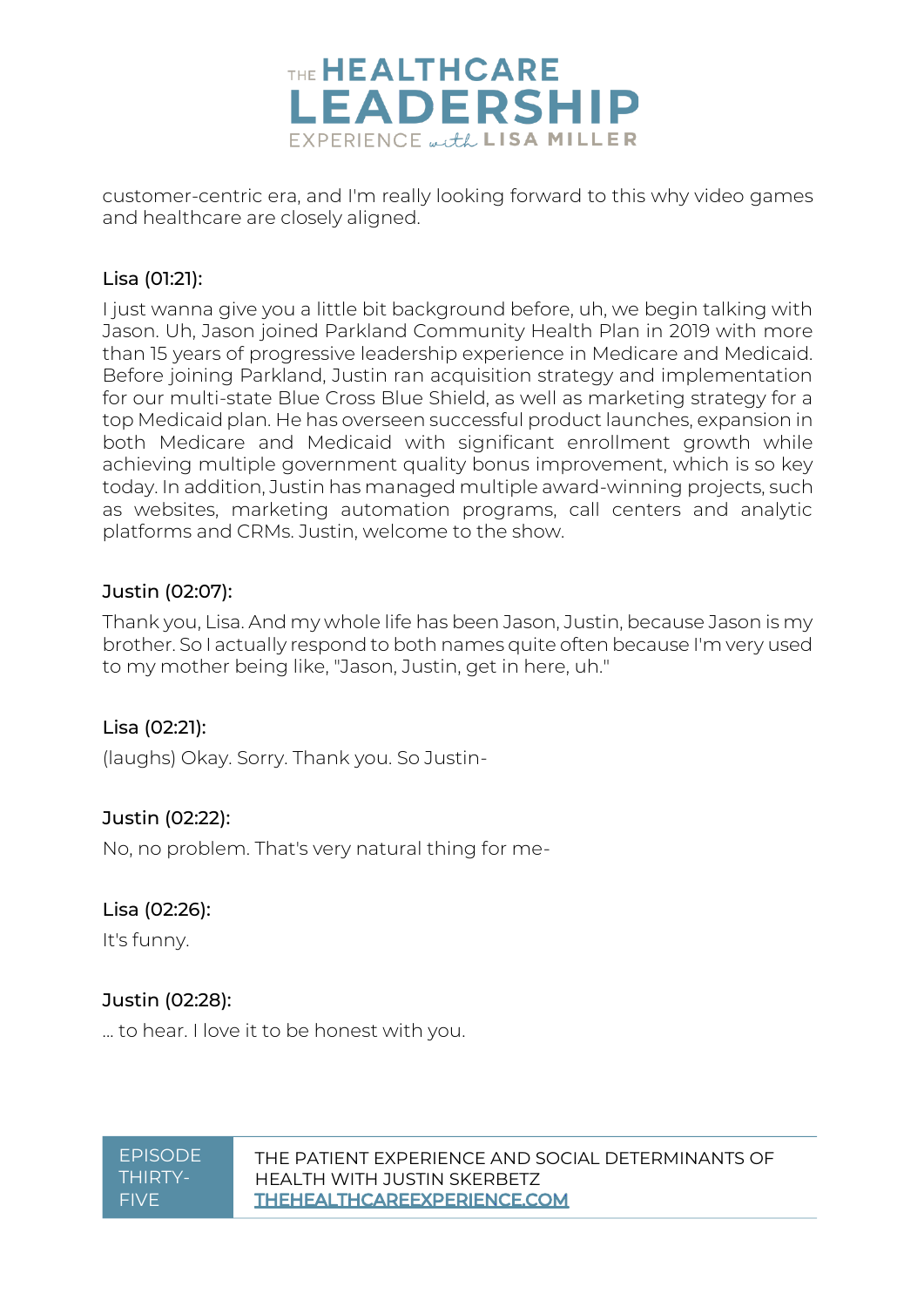

# Lisa (02:29):

(laughs).

# Justin (02:29):

Yeah. Thank you for having me. I'm excited to talk today.

# Lisa (02:32):

So funny, I, I just wanna mention this. As I was prepping for the show, I kept on writing Jason in my head, Jason, but I was looking at Justin. So it's kind of funny. I'm glad, you know, you took that in stride. So let's start off the show with your background. You and I have had a brief chance just to get to know each other a little bit. I find it fascinating your background. So can you just give me some of your backstory in your career please? And for the audience.

# Justin (02:55):

Yeah. So my backstory is, uh, born and raised in Pittsburgh, Pennsylvania. Grew up with a brother and parents who were very young when they had children and got married. And for me, we definitely grew up in an underprivileged type of environment that then we were able to kind of grow and rise. And through that, my grandparents actually a grandfather owned an insurance agency. And, you know, this is back in the eighties timeframe. So it was a little bit different at healthcare, but I spent many times in their office stuffing envelopes, putting together packages, you know, looking ahead, here we are. Now, these are all the same things that we continue to get. So I felt a lot of the pain from the, uh, broker side of what they were feeling doing that. And, you know, went to college and outside of college, uh, started my career in health insurance at a large National Blues Company and started in customer service, and customer service for Medicare. So I spent better part of a year speaking to probably 10,000 plus seniors about their questions on their insurance. And I think foundationally between my grandparents and that customer service, it really created this connection for me around the customer experience.

# Lisa (04:11):

I just wanna jump in. I want you to continue. Recently, my mom got her Medicare statement, and she had questions and she's like, "I'm gonna call

| <b>EPISODE</b> |
|----------------|
| THIRTY-        |
| FIVF           |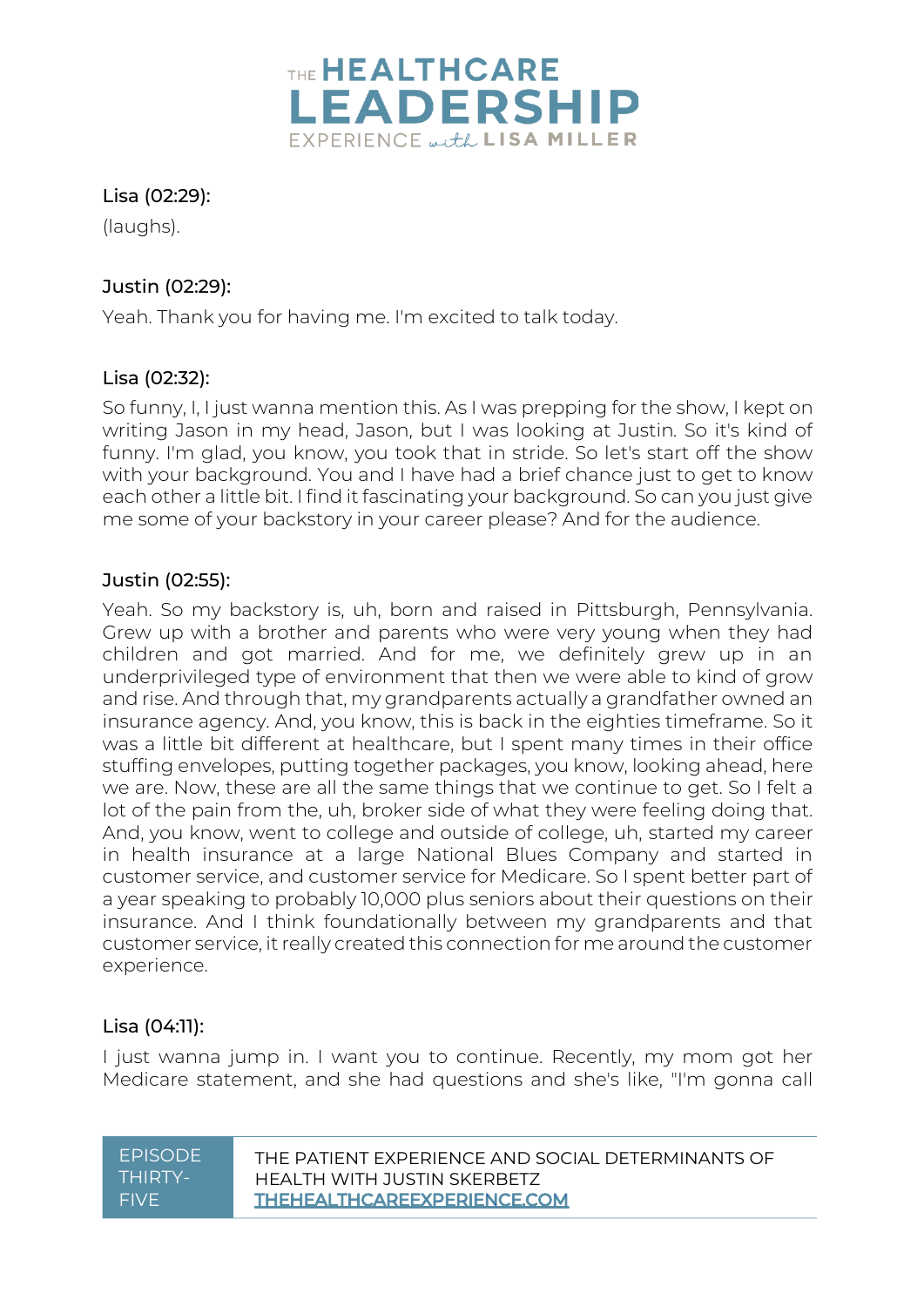

them." (laughs) And I was like, "Okay, mom." It was, like, it was, you know, her benefit was a little bit off and I'm thinking, wow, I don't know if I, I would wanna be the person on the other side of that phone call, 'cause as I shared with you earlier, I get iPhone questions from her, but that's amazing that you've spoken to over 10,000 seniors. And what a valuable experience. Because really, you know, even though I'm kind of making a little light of it, they do need caring people that'll help them through their questions and be patient, and, you know, sooner or later we're gonna be there as well, right?

### Justin (04:50):

Yes. I totally agree. And, you know, one of the phone calls that actually I remember to a T is, uh, a lady called because she got a disenrollment we were going to disenroll her-

### Lisa (05:01):

Mm-hmm (affirmative).

### Justin (05:01):

... since, you know, a while ago in Medicare advantage for a payment delinquency. And when you talk to these seniors, you're hearing their voice, but you're seeing your grandma.

#### Lisa (05:10):

Absolutely.

#### Justin (05:11):

And the discussion led to why she was being delinquent with her payment. She struggled, struggled to walk to her mailbox. You know, this was before digital platform of paying things and she couldn't get her bill. And, like, that really takes the heart. You know, you feel that. And, you know, one of the success things out of that was not just, okay, well, you know, like, we can take your payment over your phone, we connected her to a program that they call, um, it was people able to lend support to pals. And it was just a volunteers program, where somebody was able to stop by her house once a week and just bring her mail up to her. And to me, that's just such a, it's a basic thing. I

#### **FPISODE** THIRTY-FIVE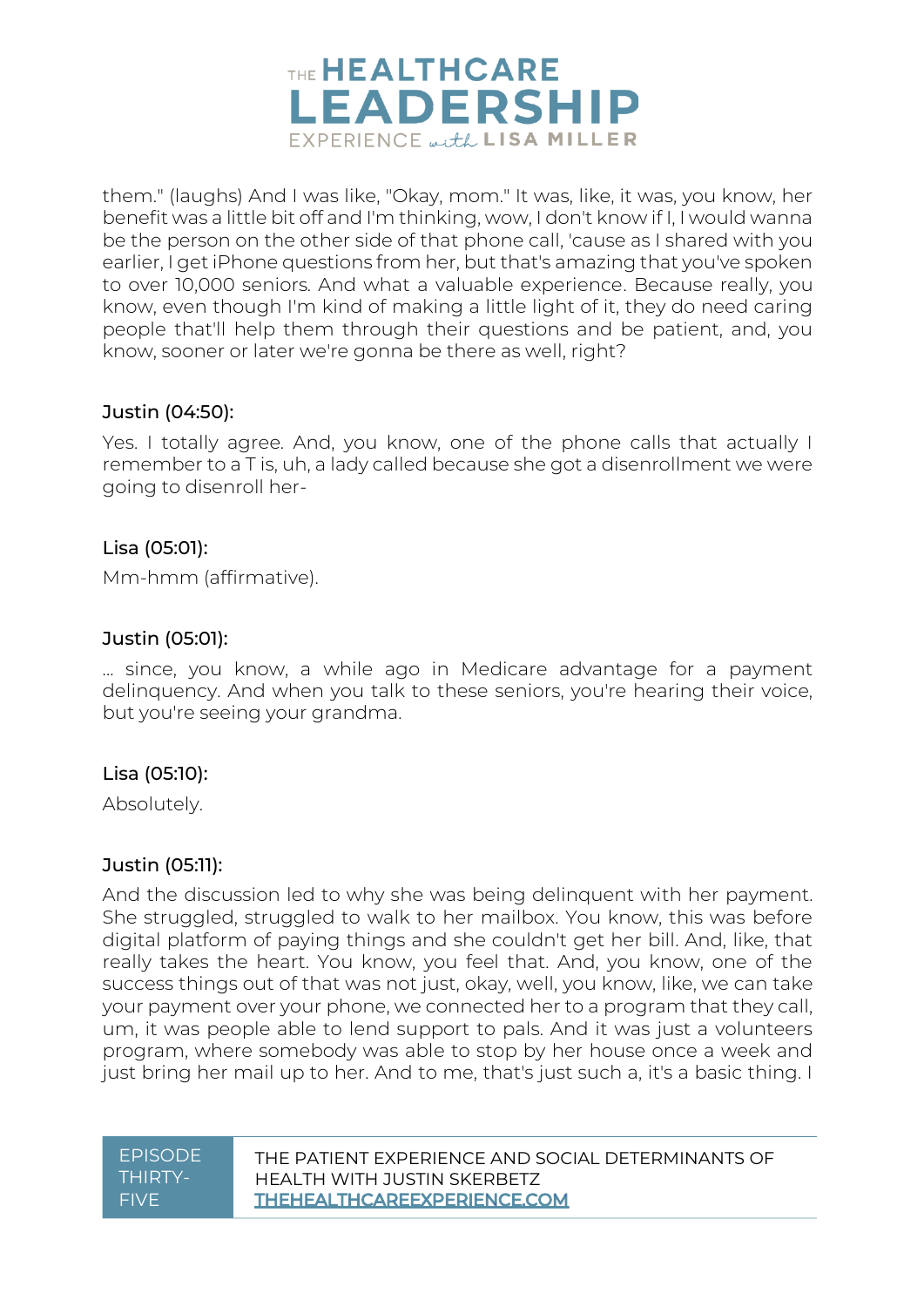

don't even, you know, I don't think twice about going to get my mail, but for this person it meant keeping her healthcare coverage.

# Lisa (05:58):

I think that's one of the best stories I've heard, ever (laughs). It's about this personalized care. It's really about helping patients. And it's the stories that we have to listen to, to understand versus assuming what those stories are, and just treating them like a number. And I just love that you really were able to identify the root cause and it's a simple solution. So, uh, I did interrupt you, please continue about your career.

# Justin (06:24):

No. I mean, that's part of where, you know, through that customer service, I was able to get into our, our marketing area for Medicare. And it was a small group, there was only two or three of us at a time working on this as we grew to be what is a large, large thing now with Medicare Advantage. And I think throughout that customer service and building my career in marketing, I learned that, you know, healthcare is unnecessarily complex. And so much of it to simplify to me, came down to that customer experience to then be able to focus on that access. But that customer experience, you know, really came back to effort. We created way too much effort for those customers to take that next step. My career has really been built on how to ease that effort of our members.

# Lisa (07:15):

So I wanna jump in because I have lots of questions and hopefully we can get it all in today. What is, and, you know, it seems like an obvious question, but I think there's a lot to it. The importance of interacting with patients, we've talked about it a little bit, but if you can expand that, you know, the benefits, the opportunities and the challenges too. You know, sometimes when we think of interacting with patients or getting their feedback, and we think, oh, I don't, no one wants to get bad news or look at bad reviews or, but the fact is the real opportunities for change and that goal is in that feedback, whether it's good, bad, or to learn from it, like you did with the example you just gave us. So can you talk to us about the importance of interacting with patients, Justin?

| <b>EPISODE</b> |
|----------------|
| THIRTY-        |
| <b>FIVF</b>    |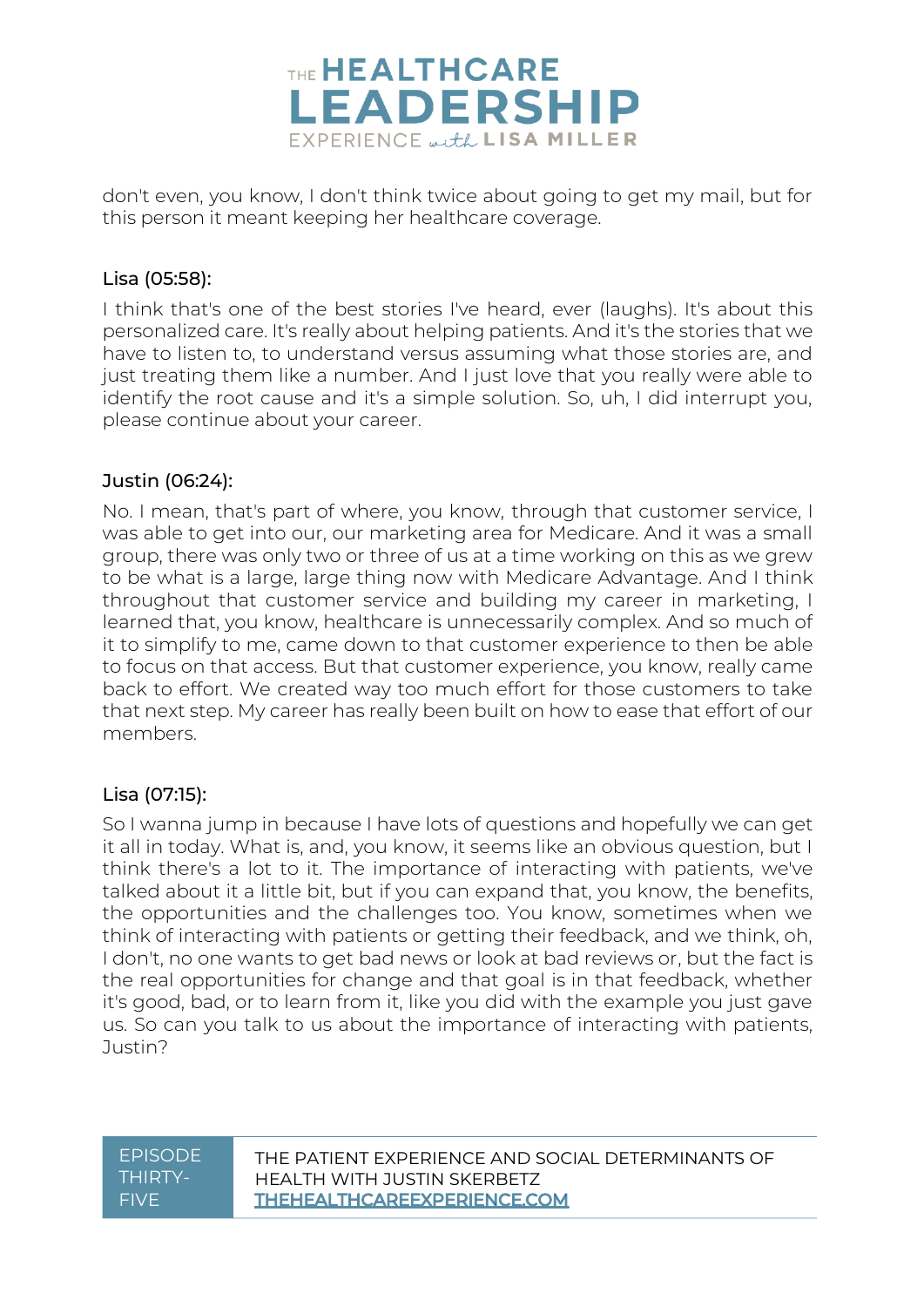

# Justin (07:57):

Yeah. I mean, so, you know, for us, it's all about what our customers are saying about us from a member's perspective, or even the, you know, providers that we work with. We want to hear those insights, because those insights are what drive the actions for us. And so much of the aspects that are done in healthcare are based on feelings. I think, I feel, we should. And that data to support it is sometimes hard to get or digest, but for us it's a case of how we can continue to hear what they're saying to justify the things that I think I feel. And it really comes down to then the fix is from talking to your member is all about setting the expectations for them. You know, you hear a lot in the marketing world of customer abrasion, too many communications, they get too many things, that's true. And sometimes it's hard to fix that in a healthcare world where you're relying on 10, 15 vendors who support you in different efforts, whether it's a disease outreach, you know, population health, might be a rewards program. They're all wanting to talk to your customer. And if you can help set expectation at the beginning, you can better manage that ultimate experience for them.

### Lisa (09:20):

So can you give some examples or maybe one example of ways that you're interacting, you know, something that's been successful because it's true, you're using a lot of different service providers, and they're getting that information. Is there one that's been more successful, Justin, than-

#### Justin (09:38):

Yeah.

#### Lisa (09:38):

... than another?

# Justin (09:39):

Yeah. I mean, um, you know, two things really come to mind and from a brand side of things in marketing and then from a demand side of things in marketing. So from talking to our members, we heard a lot about, they weren't aware of the ability that they could go to various providers and doctors. You know, they thought we are an integrated health plan, but we have access to

| <u>EPISODE</u> |
|----------------|
| THIRTY-        |
| FIVE           |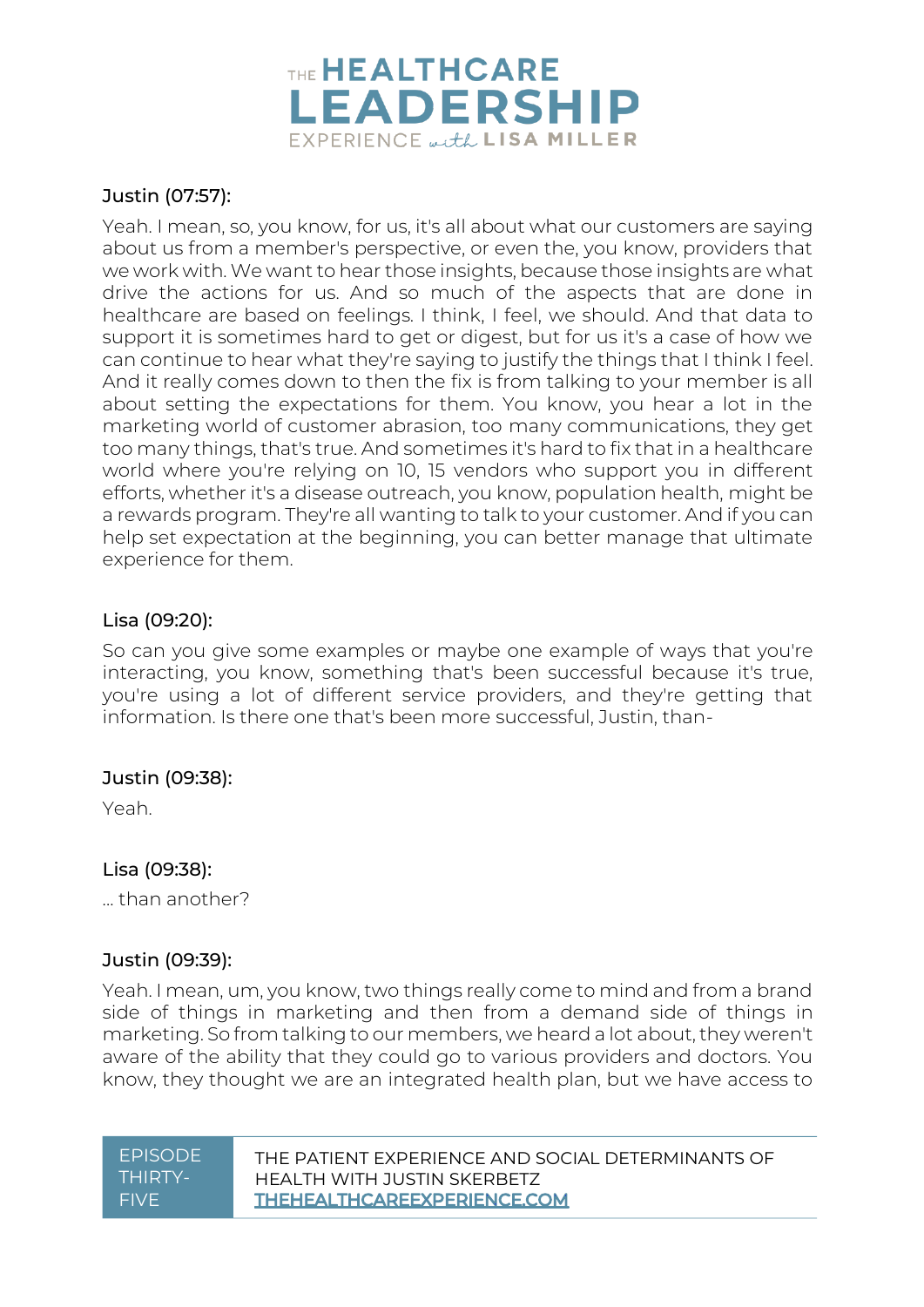

multitude of hospitals providers. And so getting that message out, and then the benefits that we offered, people were not aware of it. How we, um, got them to understand that and access those, those were big things, so we started doing different types of campaigns integrated into our call scripts to help people become aware. And on the demand side of things, you know, one of the biggest things we talk about and look at is around social determinants of health.

# Justin (10:27):

So in short access to resources for folks. And it's one thing to be able to, you know, provide the ability for someone to find that help or get help, but to put it into their day-to-day livings, we actually worked closely with an organization who has a mobile application that works in hand in hand as a, almost an advocate for pregnant moms is where we worked with. And our pregnant moms had access to this application, and it was an extreme handhold situation to get somebody to download it, sign up, and start to use it. But what we've seen from that is it's addressed this need of social isolation. Specifically it occurs during pregnancy. And by having this tool and this application, people are going in and it's very simplified of hitting a smiley button or frowny button of how you feel that is then triggering off outreaches.

#### Justin (11:25):

So it's almost working as a coordinator to, well, should this person be working with our clinical team right now? Or are they very stressed out because they don't know how to get a breast pump. They're not sure of how to pay for or that — or is there something more emotional and we need to get to a behavioral aspect of things. And this, uh, program has really helped us understand more of our customer feedback, but provide real time access to that need. And, uh, the most interesting stat that I've seen out of that tool, we see almost, like, 30% of our utilization occur on that app between midnight and 4:00 AM. That is not historically a time when health insurers are available to their membership, but it's a time when the membership needs and is up in thinking.

# Lisa (12:18):

That is an extraordinary use of data, because you're not up, like you said, but in fact, if 30% are up for whatever reason, then that may be some way that you can start supporting live or supporting via the app. But, you know, that's why

| <b>FPISODE</b> | THE PATIENT EXPERIENCE AND SOCIAL DETERMINANTS OF |
|----------------|---------------------------------------------------|
| THIRTY-        | HEALTH WITH JUSTIN SKERBETZ                       |
| <b>FIVE</b>    | <b>THEHEALTHCAREEXPERIENCE.COM</b>                |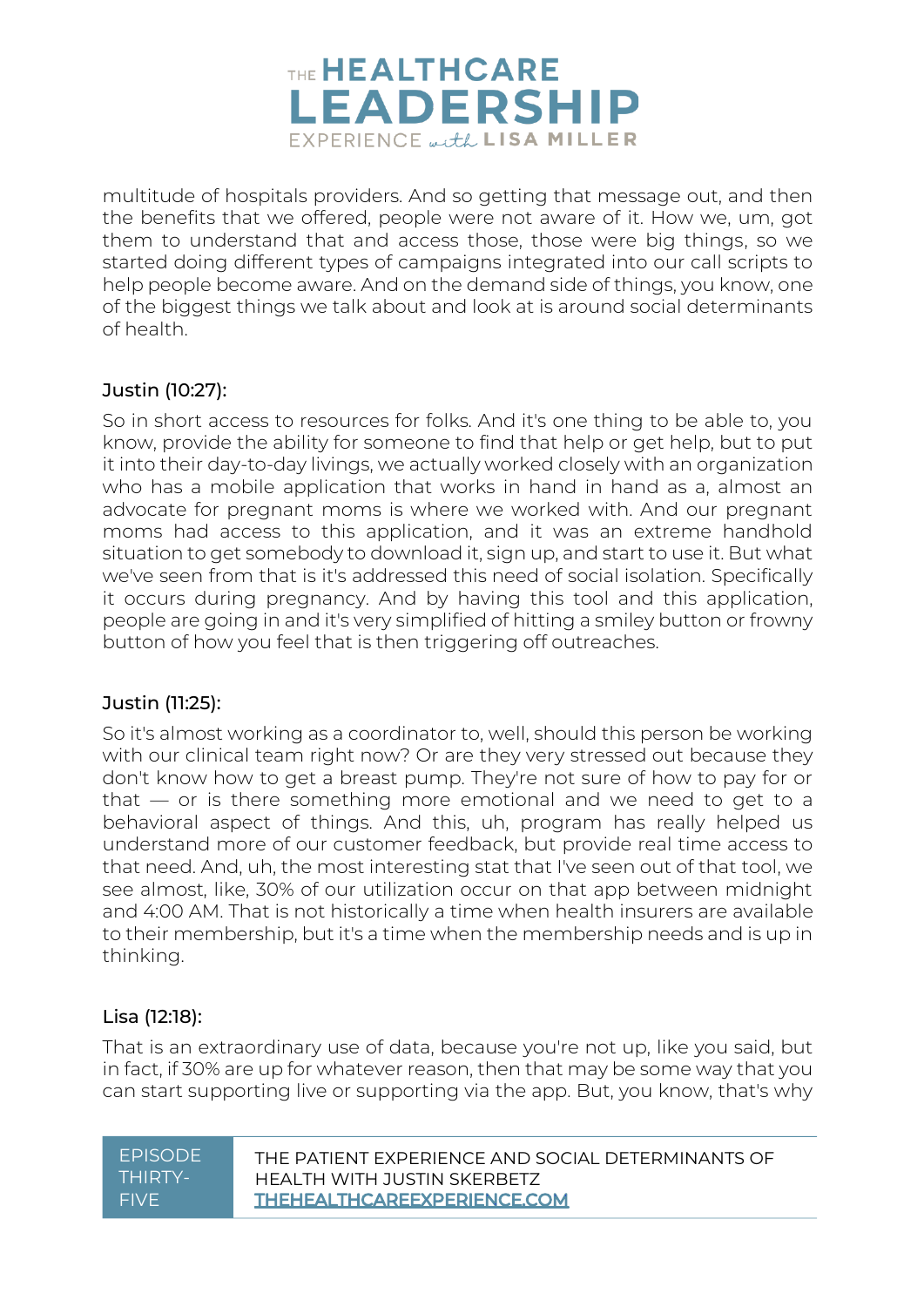

data is really key, 'cause you'll get to see insights like this you would never see, Justin.

# Justin (12:36):

Yeah.

# Lisa (12:37):

So I also wanna mention something else that, you know, you brought up. And this, again, it's this personalized, customized use of, you know, healthcare, whether it's apps and taking that data, it's very specific. It's not generalized. And I love the fact that you talk to out an app for pregnant moms and those are the kind of interventions we need. And it's almost, like, a virtual triage, right? You're triaging these expectant moms and where do we need to infuse care. And I think that's just brilliant.

# Lisa (13:08):

And if you're just tuning in now, you're listening to The Healthcare Leadership Experience Radio Show on HealthcareNOW Radio. And I'm Lisa Miller, your host today. I'm joined with Justin Skerbetz, he's the chief marketing and communications officer at Parkland Health Plan. We're having a great conversation about patient engagement. And we're gonna continue in a moment.

This show is sponsored by VIE Healthcare Consulting, the leading healthcare advisory analytics firm, helping hospitals accelerate their cost savings and margin improvement goals. Learn more about VIE Healthcare at viehealthcare.com.

# Lisa (13:41):

Justin, we wanna continue this great conversation. Can you share with the audience, just your views and, and just you could have a conversation about how we can embrace change in the new customer centric error and what does that mean to you?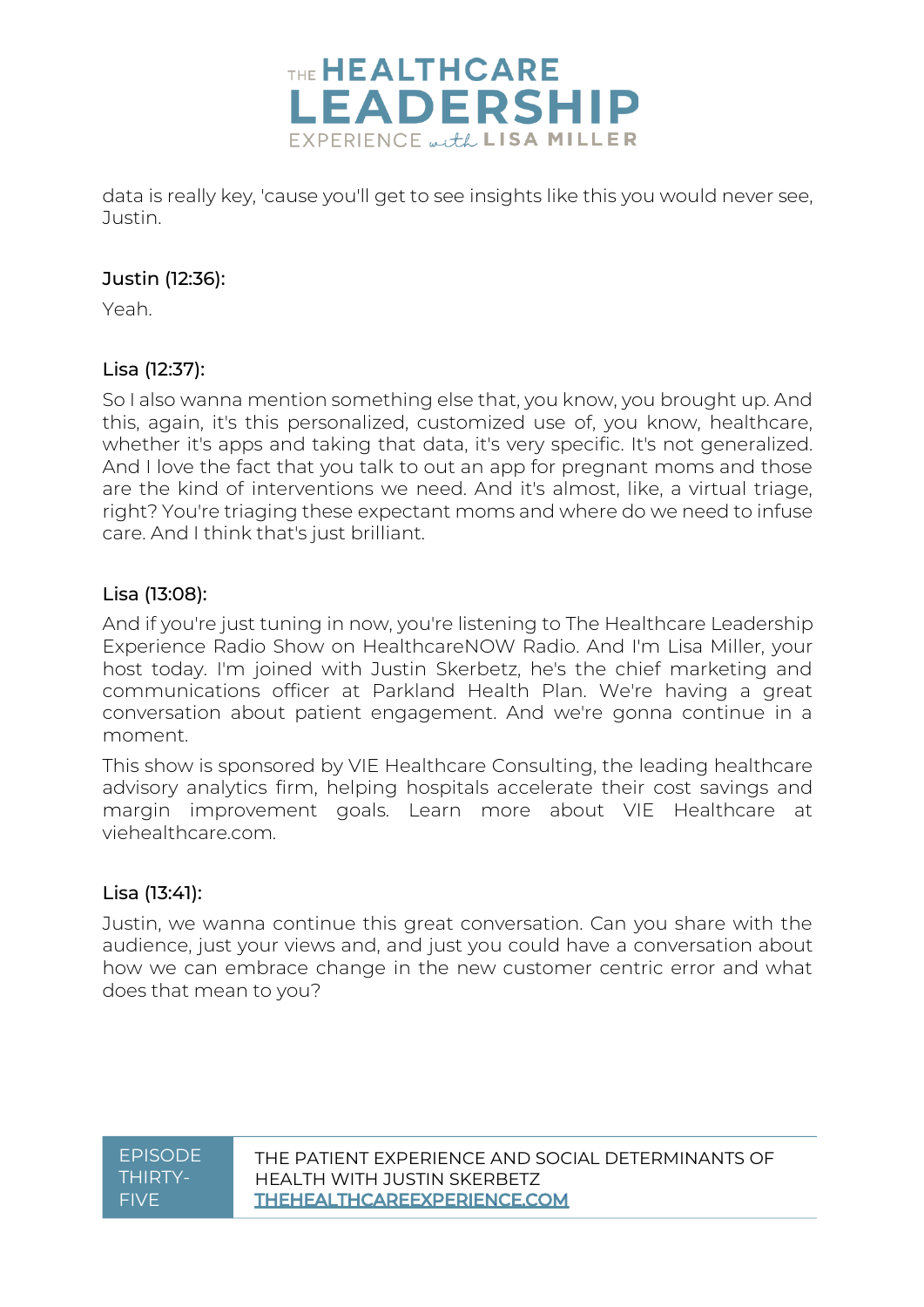

# Justin (13:56):

Yeah, definitely. You know, when I came to Parkland just a little bit over two years ago, it was probably the first time I was actually in Texas. You know, I worked for a single organization, different departments for better part of 17 years. And it was a big change, but something that was really intriguing to me was these thoughts that were happening of a community health plan, and a community hospital that really, you know, focuses on serving the underserved. And it's a safety net hospital. And it was the fact that growth, membership growth, revenue, extremely important, but the impact on, you can make to the community is kinda what this organization is all about. And to me that was just something a little bit different. And it is holding true throughout my first two years. And it's allowing me to think about things in a different manner.

# Justin (14:55):

So when we talked about, you know, the impact we can make to somebody's lives. For us, it's how we can take aspects of resources, social determined health by taking the data that exists in our community and turn it into insights for us to focus in a personalized level. And then we bring that forward to the actions we take. You know, this might be phone outreach, mailer, text, online, app, any of those different channels, but it's taking that outreach, those actions and then looking at the results. And for us, results kind of dive into three different things. You know, campaigns are very important for us, right? How is somebody responding to this response rate? What vehicle are they using? Did they take the action? But then we measure it against that health outcome. We have a fantastic asthma program. And so much of that we can look out and see if somebody is taking their medication, if they're staying out of the hospital. And that success can be tied back to the campaign. But what we've been able to do from that vision of really focusing on the impact we make to the community is tie that back to the community needs. And as a county hospital, where we are tasked with doing a community needs assessments.

# Justin (16:13):

So not only do we do our campaigns and focus on those health outcomes, how is it bettering that neighborhood? That census track area, that was in those data points that helped us to identify insights that this location, this neighborhood has a history of higher asthma rates than the rest of the county we serve.

| <b>EPISODE</b> |
|----------------|
| THIRTY-        |
| <b>FIVF</b>    |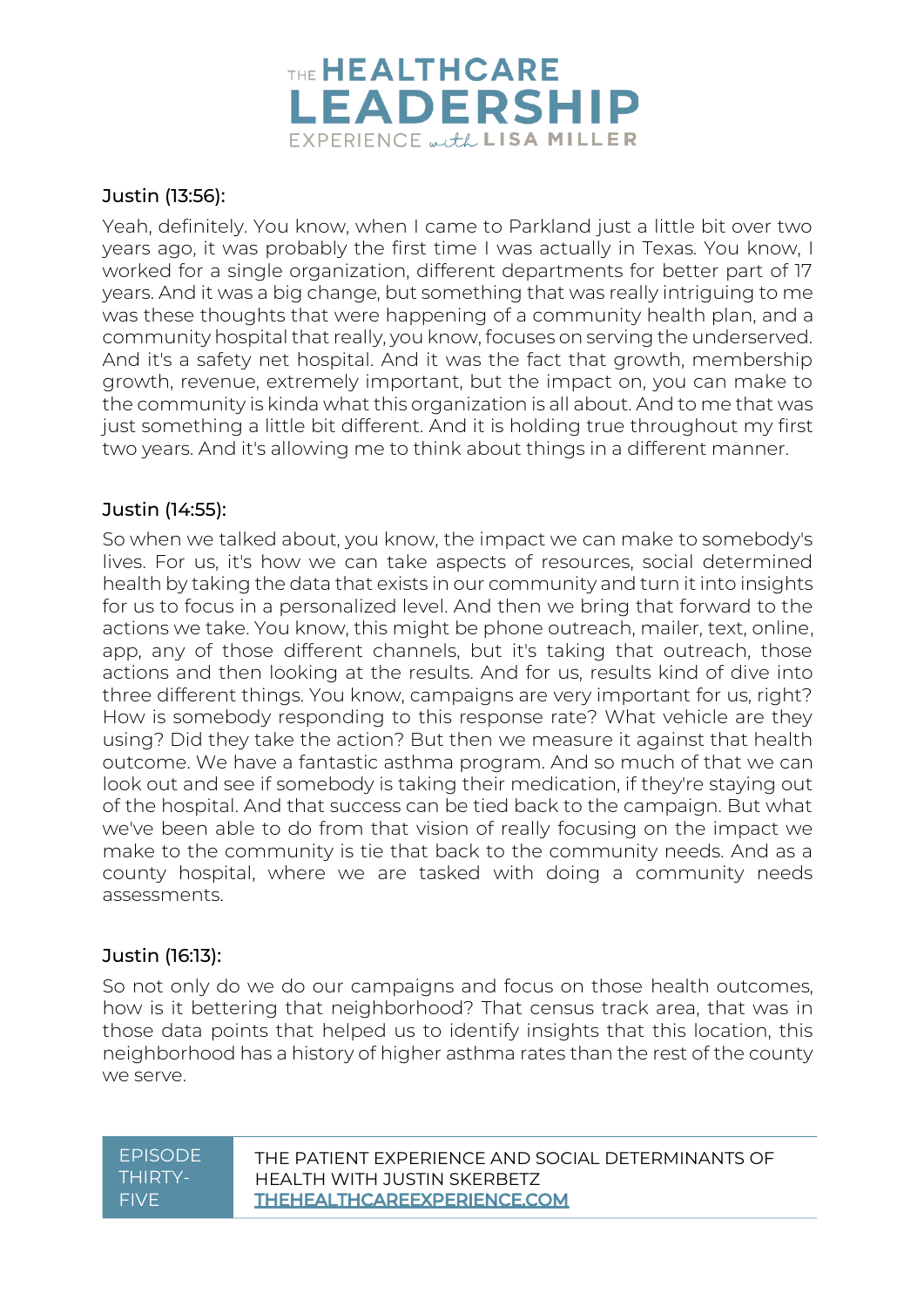

# Lisa (16:36):

Have you been able to really quantify that? It seems like that asthma program is, is doing fantastic. Can you just give our audience, like, a little tidbit of information on how you were able to quantify that, Justin?

# Justin (16:48):

Yeah. I mean, quantification of that, we've looked at the dollar amounts, you know, the cost to spend the program, and then savings we've seen it, but we've also quantified that back to looking at the, and this is where we work closely with an innovation area inside of our organization as a whole, that is (laughs) just extremely smart group of data scientists that can see the trends that over time inside various neighborhood levels, and see the impact since we've launched, you know, the asthma program probably three plus years ago that has shown a decline in the number of children who has asthma, because there's the programs we offer, right? To help them. But then on the other side of the integrated health plan, there's the programs that the hospitals creating in the neighborhood. So you bring those two together and that's how we're really starting to judge ourselves of change.

#### Lisa (17:40):

So before we get to our final question discussion, I have an impromptu question. And it's one that comes up often, I feel, or it's a misnomer, but as hospitals and, you know, payers, providers have to invest in social determinants of health and programs and invest make those investments. You always think like, well, it's gonna be just so much money. You know, we're not gonna get an ROI, but you know, the ROI, it can be defined not just, it, it needs to be just defined in several different ways, not always financially, but that being said, it is an investment. It's a big investment, right?

#### Justin (18:14):

Mm-hmm (affirmative).

#### Lisa (18:15):

On the front end. Now, I, I personally think that, and, and it has enormous payoffs for a number of different reasons, invest in your community, and, is number one and that those social responsibilities that, that we have as

| <b>EPISODE</b> |  |
|----------------|--|
| THIRTY-        |  |
| FIVE           |  |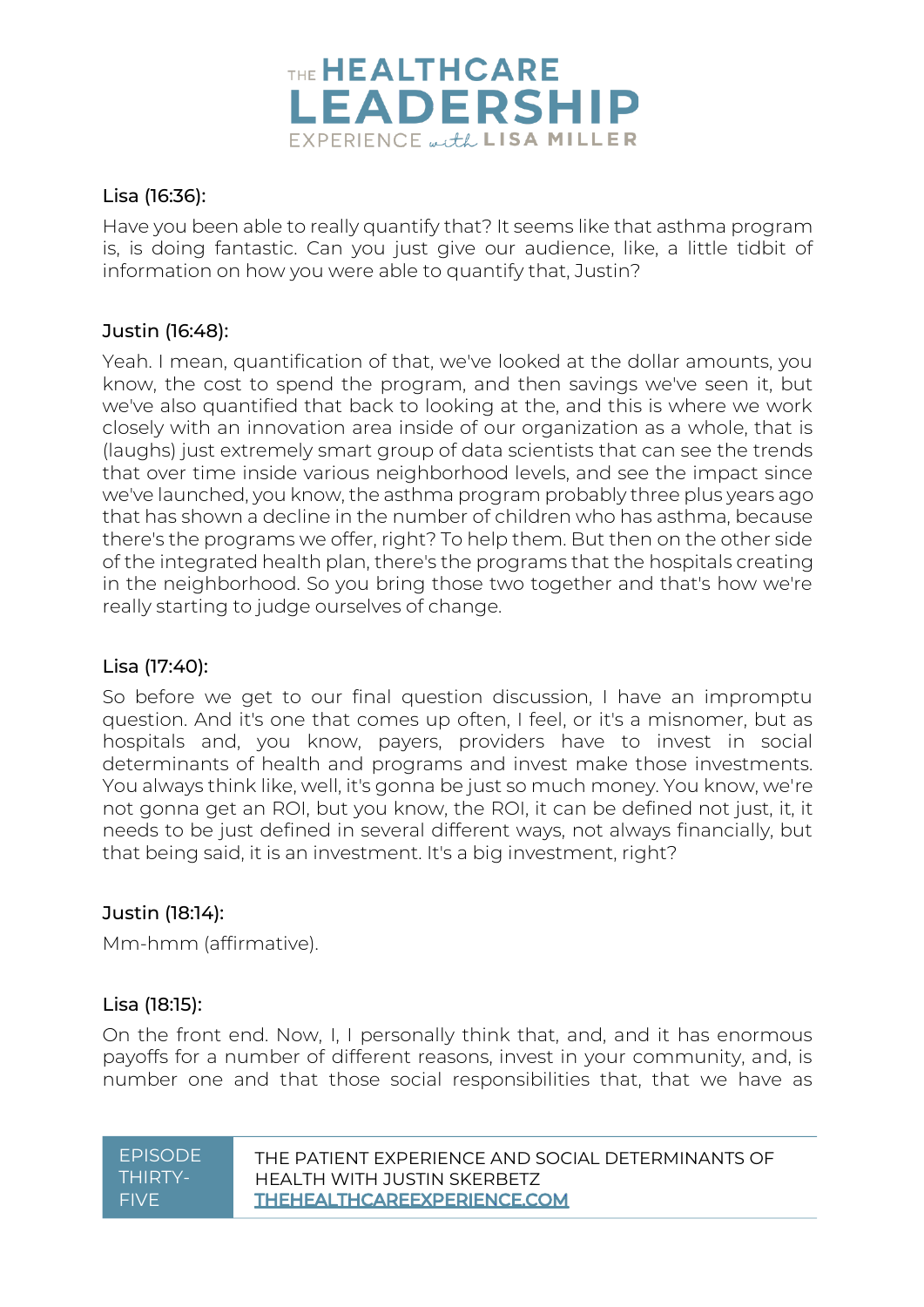

healthcare providers and payers, but can you speak to a little bit of that specifically to, like, are there obstacles when you've gotta create campaigns, or you've gotta fund or be innovative? Like, there is an investment you've gotta make a business case for that, right, Justin?

#### Justin (18:43):

Yeah. I mean, one of the differences between, you know, being a local plan and a large national is, you know, we have shareholders as well, but they're not directly, you know, owners of the organization, it's the community. And for us, you gotta look at that return being almost the basic needs of life, right? So-

#### Lisa (19:04):

Absolutely.

### Justin (19:04):

Personal health is a basic necessity. Sometimes we need to have food, shelter, clothing to then be able to think about how we can help them with access.

#### Lisa (19:15):

That's right.

#### Justin (19:16):

And that access then becomes being cared for. And it's only rarely then at that point where we can help them focus on other important aspects of life to live their best.

#### Lisa (19:26):

Right.

#### Justin (19:27):

And measuring it back to the return for us ties to the impact we're making to the community.

EPISODE THIRTY-**FIVE**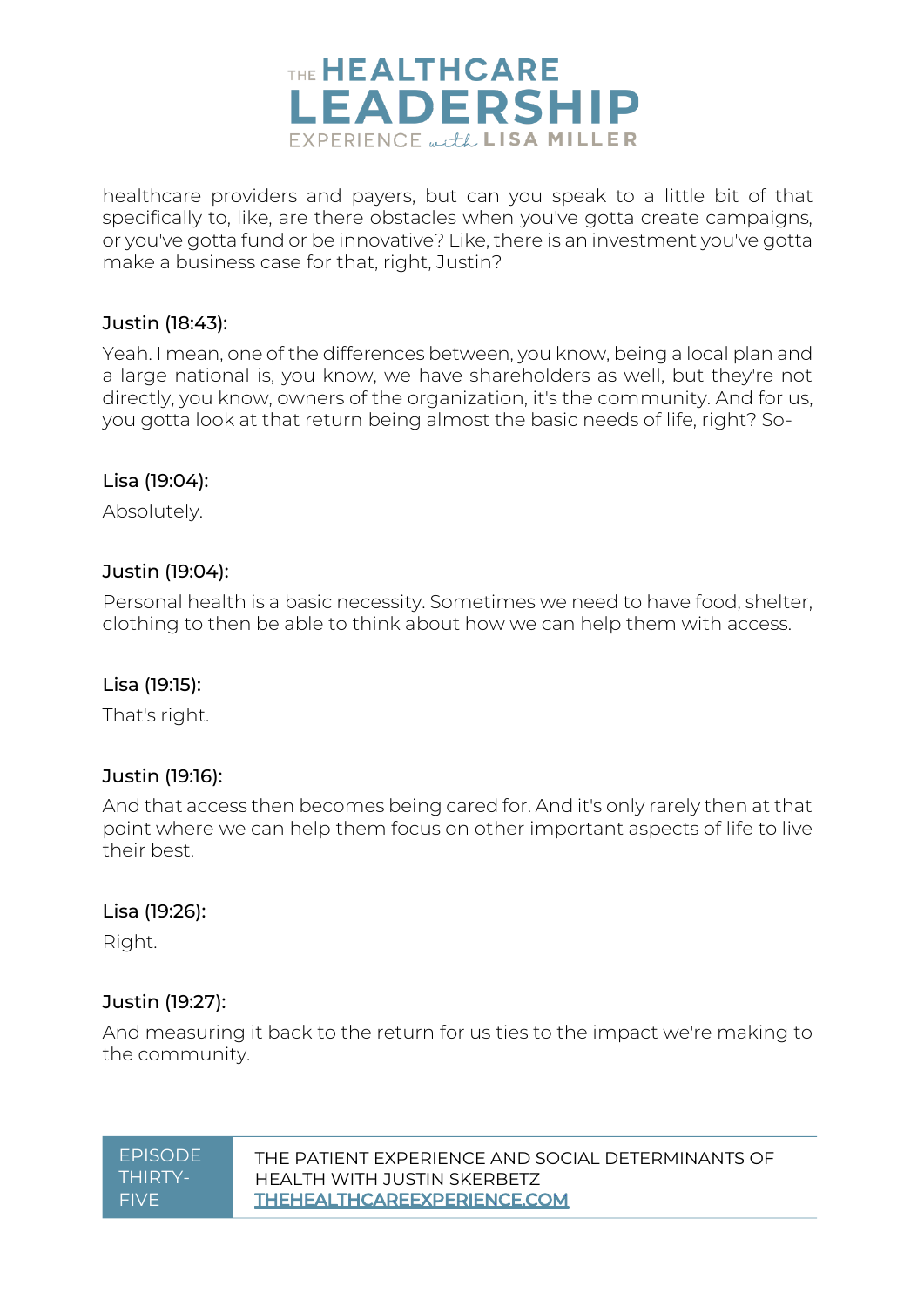

# Lisa (19:33):

Yeah. I mean, you make a really good point, right? So you can't expect people that don't have food, or shelter, or security, then all of a sudden to make sure they're taking their medications (laughs), or going to the doctor's visit. So you've gotta get them through that journey to healthcare and overall wellness, but you gotta get them and support them foundationally. So, so true.

### Justin (19:54):

Yeah. So much of that ties back to just the short-term campaign aspect sometimes blinds us to what real change can occur over a longer period of time.

#### Lisa (20:05):

Absolutely, that's so true. So I wanna spend our last couple minutes talking about why video games and healthcare are closely aligned. I'm fascinated (laughs).

# Justin (20:17):

(laughs) So this kind of ties back to my background. And when I went to college, I had the opportunity to do a dual degree, and, you know, focused on marketing and business degree, but I also did a degree in video games. It's been a kinda lifelong passion playing games, understanding them, and the concepts behind the development aspect. And, you know, when I left college, I didn't expect to be in a customer service role talking to seniors. I thought I'd be out in California, somewhere building video games, living the time of my life doing it. But that influence I had in that degree has never really stopped. So for me, the way to process everything that we're doing in healthcare has always been tied back to how a video game is built. And when you think about this, some of the gamification that occurs and is going on with, you know, rewards programs and other stuff, takes shape, but it's always been around for video games, how the basic aspect of it is, you know, sound, graphics, the player and settings.

# Justin (21:20):

And so when you talk about the sound for me, it's always been that outreach, that noise that occurs to our membership. And the graphics has always been

| <b>EPISODE</b> |
|----------------|
| THIRTY-        |
| FIVE           |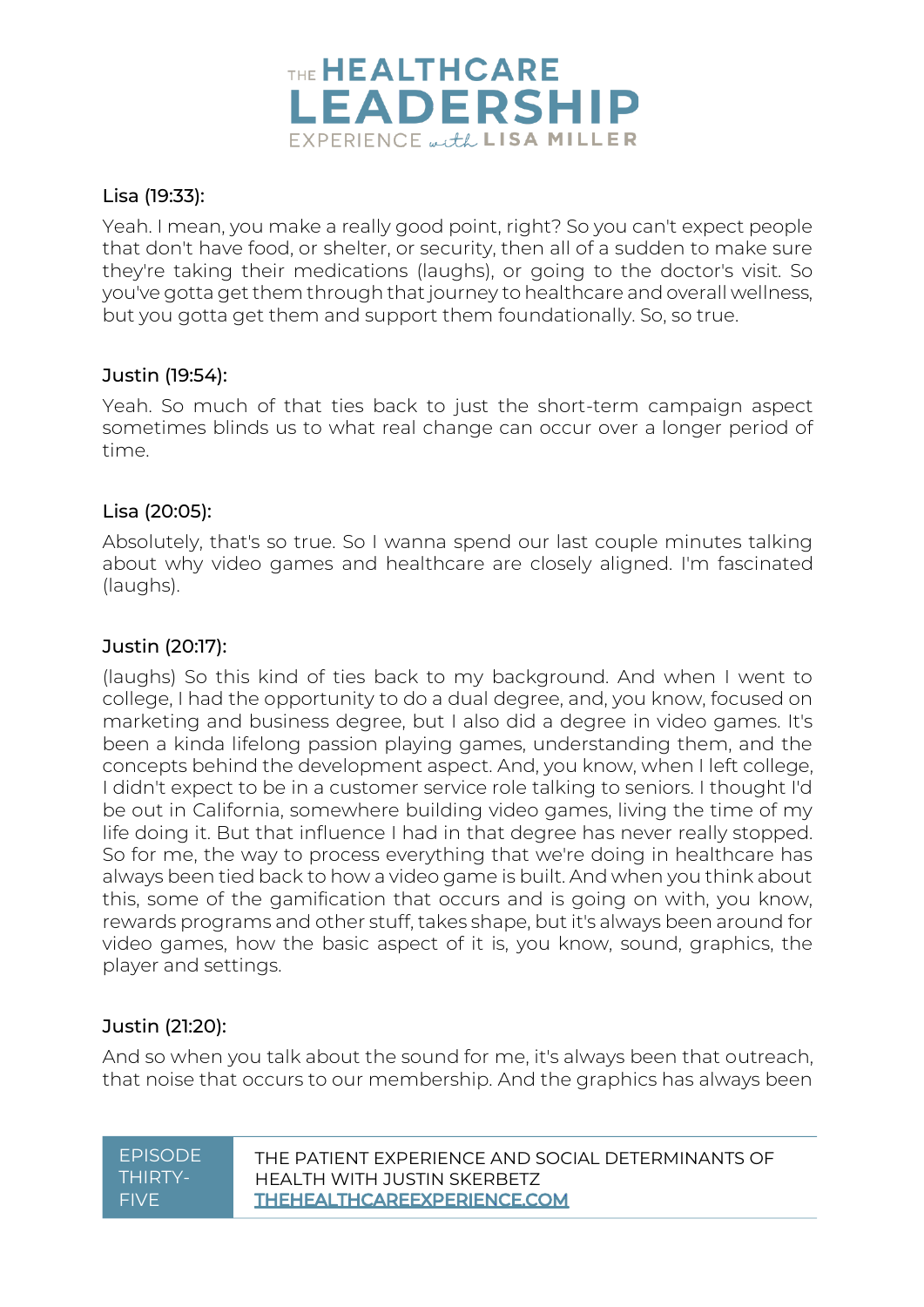

one of those things where it's the simpler, sometimes is the better, right? You talk about that. And the settings aspect, think of some of the games that exist on your mobile app. They're simple pushing of a thing up and down, but they're extremely fun. And for the player, you know, when I look at, you know, a game and you're playing it, that's our customer. So everything you're doing in that game is to drive that player forward, progress that story. That is a customer-first mentality that has just been applied to the things that we do and think about. And then when I always talk about that settings aspect, it's the objective. You know, every health plan to every remember probably has an objective, a need to drive a next best action. But if you don't have the appropriate setting that has the foundational sound and visualization aspect to it, you're never gonna be able to help that customer move forward to what you feel is the next best action.

# Lisa (22:28):

I love the analogies and it's true, because it is such a site, you know, graphics, it's getting them through point A to point B. And I love that approach. And I actually think there's probably another conversation we can just have on the gamification or this, the helping the engagement being, you know, innovative and taking creativity in the next level with engaging. So I think we're gonna have to have a follow-up conversation, Justin. So as we wrap up, is there anything else you'd like to close with in terms of your vision or what you're looking to accomplish and how people can get a hold of you if they just wanna talk further?

# Justin (23:04):

You can always go to parklandhealthplan.com. And we have all of our leadership information out there to get in touch with us. But lastly, I'd, I'd love to just close with kind of the everything we talked about to me really just wraps around how health plans can really focus on getting their message across, whether it's through the reach, the engagement or how they connect, you know, finding the right people all the way to capturing the, their limited attention, and establishing trust with them.

#### Lisa (23:34):

Mm-hmm (affirmative).

| <b>EPISODE</b> |  |
|----------------|--|
| THIRTY-        |  |
| FIVF           |  |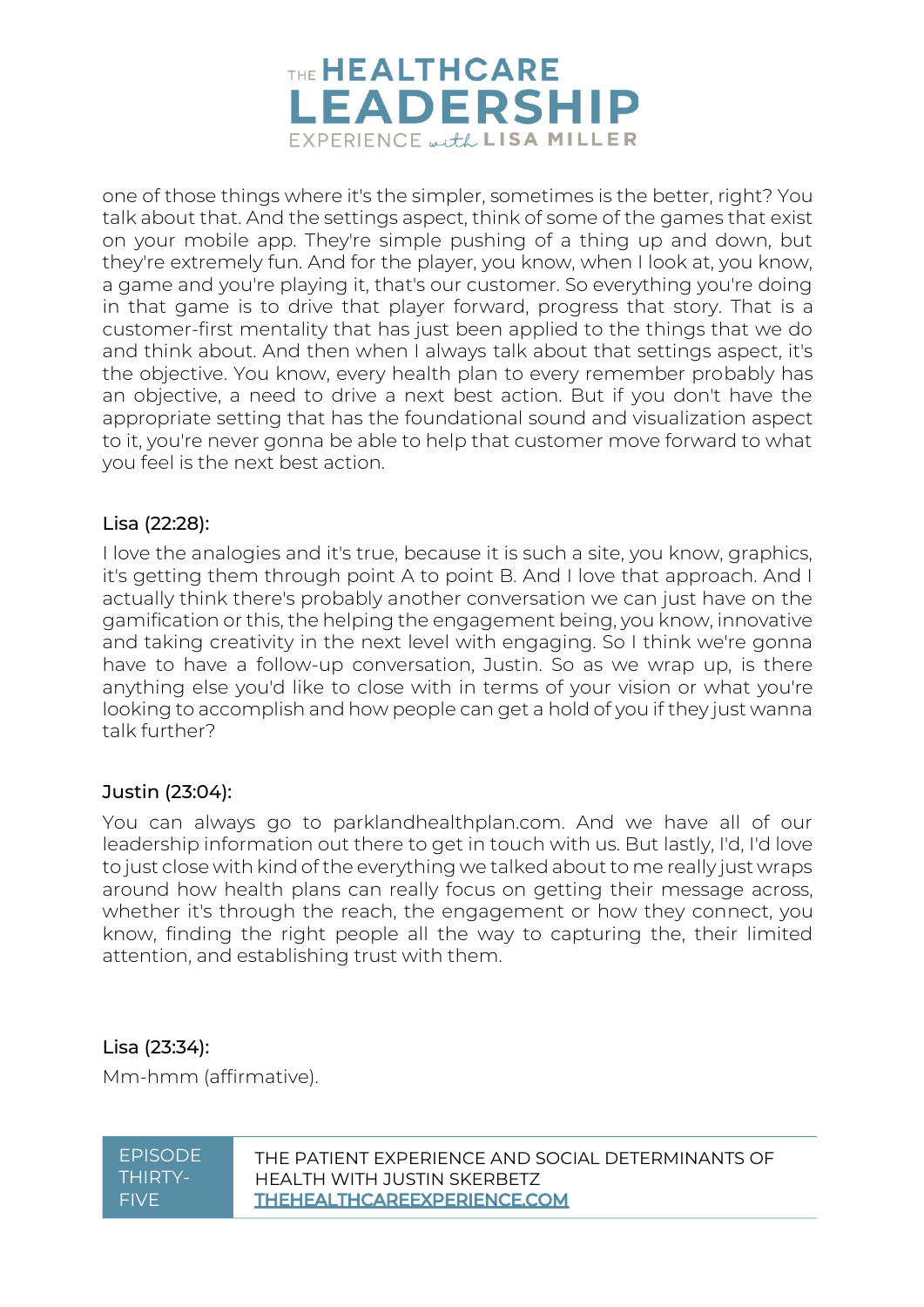

### Justin (23:35):

To really then begin focusing on how they address those barriers. And we're not really talking here yet about social determinant of health, these are the basic barriers of how someone can be motivated. And through that, that effort aspect really does fall into what we wanna help our customers with. And that's helping them with their intentions to the actions. Sometimes we all need just a little bit of nudge, and sometimes that nudge is how we reduce that effort.

### Lisa (24:04):

Yeah. I love that. It really is about the nudges. Thank you, Justin. This was a great discussion and look forward to having you come back in the next few months.

### Justin (24:14):

Great. Thank you, Lisa.

#### Lisa (24:15):

You're welcome. So thank you everyone for listening to The Healthcare Leadership Experience Radio Show on HealthcareNOW radio. I'm Lisa Miller, the host, and please join us and other host on the network of Healthcare RadioNow, there some great, great shows. And of course you can listen to The Healthcare Leadership Experience on Apple Podcast and other podcast apps. If you've got any suggestions of shows or those you'd like to be on our program, please reach out to me. Thank you.

#### Voiceover (24:43):

Thank you for joining Lisa Miller for this episode out of The Healthcare Leadership Experience Radio Show, sponsored by VIE Healthcare Consulting. If you enjoyed the show subscribe so you can automatically get notified when new shows premier weekly. Don't forget to leave us a review, some more healthcare leaders like you can discover us. This show is on HealthcareNOW Radio, Apple Podcast, Stitcher, Spotify, Pandora, and other major podcast platforms.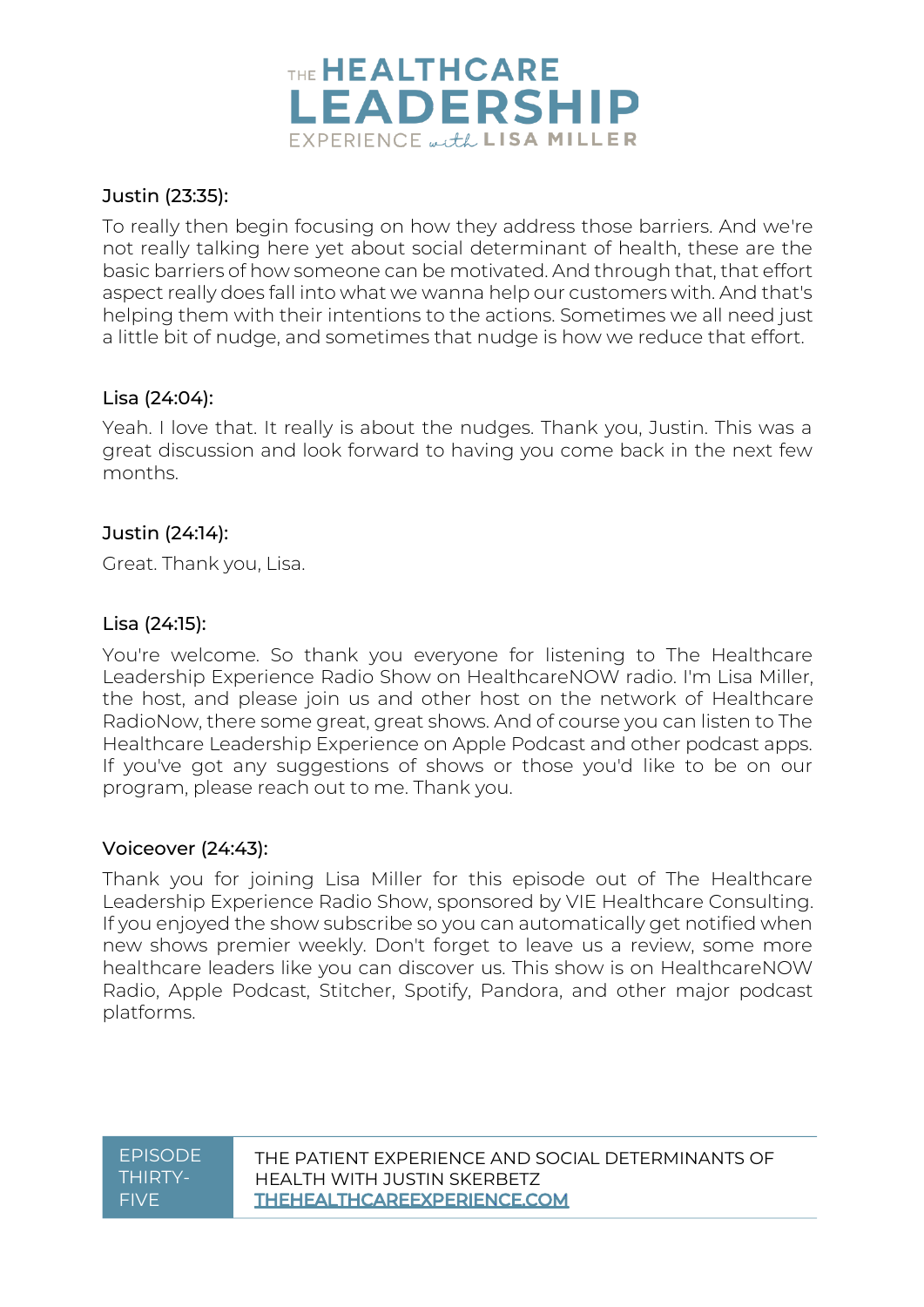

To reach out to Lisa personally, you can join the conversation on LinkedIn where Lisa continues to have discussions on the business of healthcare. You can find links to Lisa's other social platforms in the show notes or at viehealthcare.com. The Healthcare Leadership Experience Radio Show is the think differently communication for healthcare leaders. And we are honored to have you tune in. Join us next week for another episode of The Healthcare Leadership Experience Radio Show.

### Leah (25:36):

Hi, this is Leah. You are listening to my mom's podcast, The Healthcare Leadership Experience.

### Fernando (25:43):

Hi, this is Fernando. If you'd like to speak with my mom, just email her.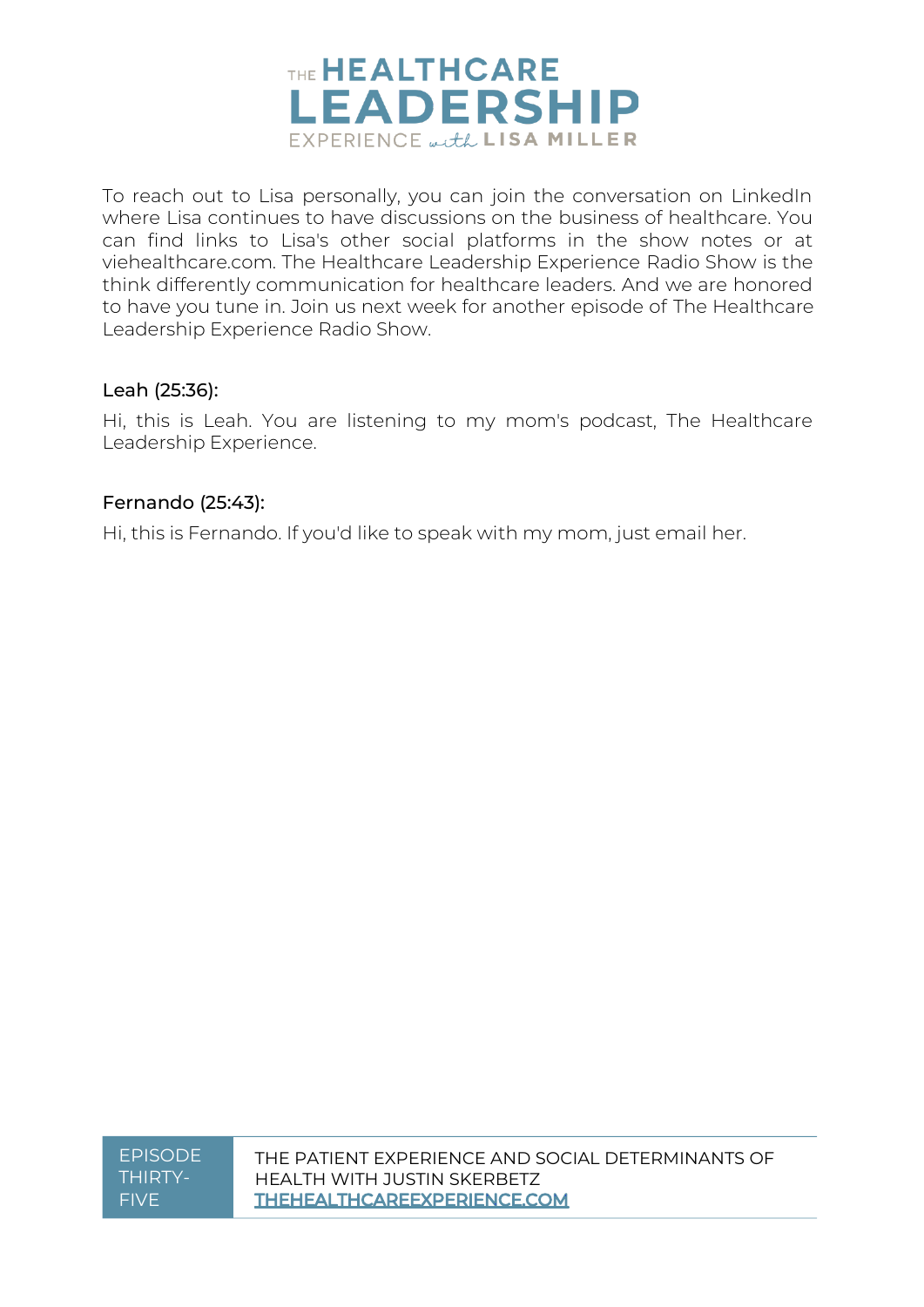# THE HEALTHCARE **LEADERSHIP** EXPERIENCE with LISA MILLER



# MEET LISA MILLER

*It's important for hospitals to have a clearly defined cost savings strategy with purchased services as a component to that strategy. We provide our clients with a focused roadmap to achieve those savings through our expertise since 1999*

Lisa Miller launched VIE Healthcare Consulting in 1999 to provide leading-edge financial and operational consulting for hospitals, healthcare institutions, and all providers of patient care.

She has become a recognized leader in

healthcare operational performance improvement, and with her team has generated more than \$720 million in financial improvements for VIE Healthcare's clients.

Lisa is a trusted advisor to hospital leaders on operational strategies within margin improvement, process improvements, technology/ telehealth, the patient experience, and growth opportunities.

Her innovative projects include VIE Healthcare's EXCITE! Program, a performance improvement workshop that captures employee ideas and translates them into profit improvement initiatives, and Patient Journey Mapping®, an effective qualitative approach for visualizing patient experience to achieve clinical, operating, and financial improvements.

Lisa has developed patented technology for healthcare financial improvement within purchased services; in addition to a technology that increases patient satisfaction through front line insights.

Lisa received a BS degree in Business Administration from Eastern University in Pennsylvania and a Masters in Healthcare Administration from Seton Hall University in New Jersey.

She is a member of the National Honor Society for Healthcare Administration – Upsilon Phi Delta. Her book *The Entrepreneurial Hospital* is being published by Taylor Francis.

### **EPISODE** THIRTY-FIVE